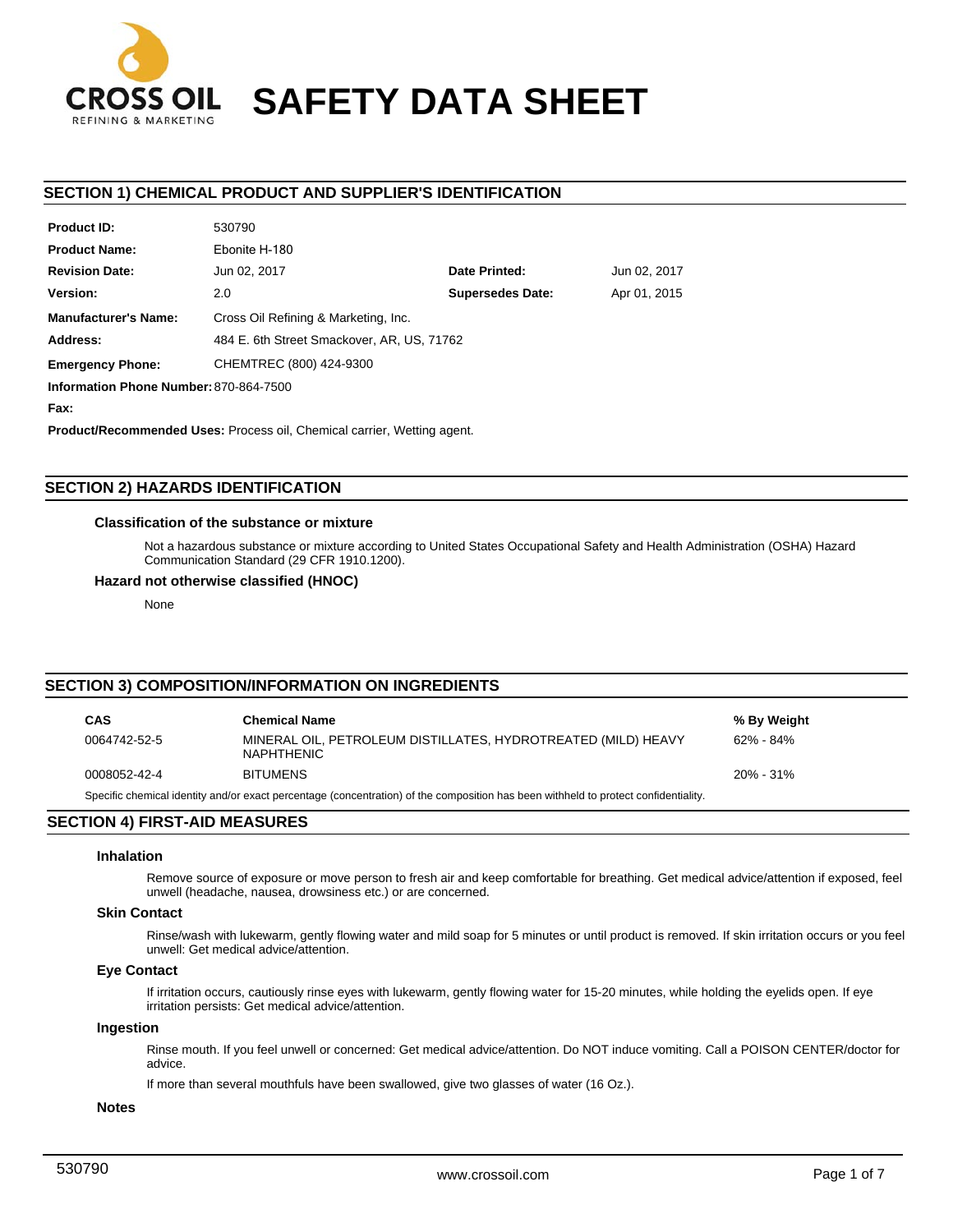High velocity injection of grease under the skin may result in serious injury. If left untreated, the affected area is subject to infection, disfigurement, lack of blood circulation and may require amputation. When dispensed by high-pressure equipment, this material can easily penetrate the skin and leave a bloodless puncture wound. Material injected into a finger can be deposited into the palm of the hand and in rare occasions up to the elbow. Within 24 to 48 hours the patient may experience swelling, discoloration, and throbbing pain in the affected area. Immediate treatment by a surgical specialist is recommended.

## **Most Important Symptoms/Effects, Acute and Delayed**

No data available

## **Indication of Immediate Medical Attention and Special Treatment Needed**

No data available

# **SECTION 5) FIRE-FIGHTING MEASURES**

## **Suitable Extinguishing Media**

Dry chemical, foam, carbon dioxide, water spray or fog is recommended. Water spray is recommended to cool or protect exposed materials or structures. Carbon dioxide can displace oxygen. Use caution when applying carbon dioxide in confined spaces. Simultaneous use of foam and water on the same surface is to be avoided as water destroys the foam.Water or foam may cause frothing.If leak or spill has not ignited, use water spray to cool the containers and to provide protection for personnel attempting to stop the leak.

## **Unsuitable Extinguishing Media**

Do not use water in a jet.

#### **Specific Hazards in Case of Fire**

Hazardous combustion products may include: Toxic levels of carbon monoxide, carbon dioxide, irritating aldehydes and ketones.

#### **Fire-fighting Procedures**

Isolate immediate hazard area and keep unauthorized personnel out. Stop spill/release if it can be done safely. Stay upwind and avoid smoke and fumes. Move undamaged containers from immediate hazard area if it can be done safely. Water spray may be useful in minimizing or dispersing vapors and to protect personnel.

## **Special Protective Actions**

Wear protective pressure self-contained breathing apparatus (SCBA) and full turnout gear.

WARNING: Product can burn in a fire.

# **SECTION 6) ACCIDENTAL RELEASE MEASURES**

#### **Emergency Procedure**

Immediately turn off or isolate any source of ignition. Keep unnecessary people away; isolate hazard area and deny entry. Do not touch or walk through spilled material. Clean up immediately. Contain spill. Collect with absorbent, non-combustible, inert material such as sand, sawdust,etc. , into suitable containers. Dispose off according to federal, state and local regulations. Local authorities should be advised if significant spillages cannot be contained.

#### Ventilate area.

#### **Recommended equipment**

Positive pressure, full-facepiece self-contained breathing apparatus (SCBA), or positive pressure supplied air respirator with escape SCBA (NIOSH approved).

#### **Personal Precautions**

Avoid breathing fumes. Avoid contact with skin,eye or clothing. Do not touch damaged containers or spilled materials unless wearing appropriate protective clothing.

Will not produce vapors unless heated to temperatures of ~300 °F.

## **Environmental Precautions**

Stop spill/release if it can be done safely. Prevent spilled material from entering sewers, storm drains, other unauthorized drainage systems and natural waterways by using sand, earth, or other appropriate barriers.

## **SECTION 7) HANDLING AND STORAGE**

#### **General**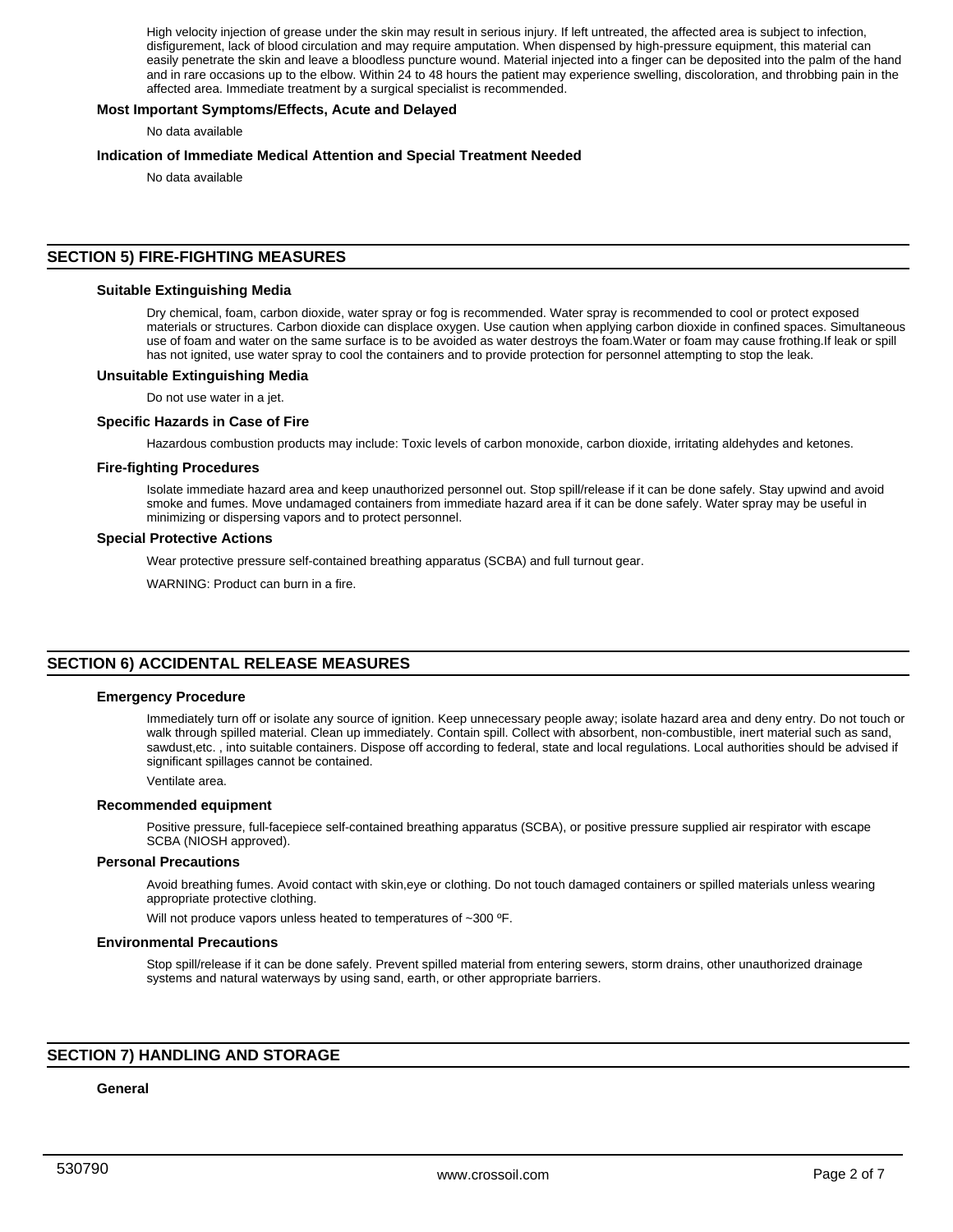Wash hands after use. Do not get in eyes, on skin or on clothing. Use good personal hygiene practices. Eating, drinking and smoking in work areas is prohibited. Remove contaminated clothing and protective equipment before entering eating areas. Eyewash stations and showers should be available in areas where this material is used and stored.

## **Ventilation Requirements**

Use only with adequate ventilation to control air contaminants to their exposure limits. The use of local ventilation is recommended to control emissions near the source.

## **Storage Room Requirements**

Keep container(s) tightly closed and properly labeled. Store in cool, dry, well-ventilated areas away from heat, direct sunlight, strong oxidizers and any incompatibilities. Store in approved containers and protect against physical damage. Keep containers securely sealed when not in use. Indoor storage should meet OSHA standards and appropriate fire codes. Containers that have been opened must be carefully resealed to prevent leakage. Empty containers retain residue and may be dangerous.

Minimum feasible handling temperature should be maintained. Periods of exposure to high temperature should be minimized. Water contamination should be avoided.

# **SECTION 8) EXPOSURE CONTROLS/PERSONAL PROTECTION**

## **Eye protection**

Wear eye protection with side shields or goggles. Wear indirect-vent, impact and splash resistant goggles when working with liquids.If additional protection is needed for entire face, use in combination with a face shield.

#### **Skin protection**

Use of gloves approved to relevant standards made from the following materials may provide suitable chemical protection: PVC, neoprene or nitrile rubber gloves. Suitability and durability of a glove is dependent on usage, e.g. frequency and duration of contact, chemical resistance of glove material, glove thickness, dexterity. Always seek advice from glove suppliers. Contaminated gloves should be replaced. Use of an apron and over- boots of chemically impervious materials such as neoprene or nitrile rubber is recommended to avoid skin sensitization.The type of protective equipment must be selected according to the concentration and amount of the dangerous substance at the specific workplace.

#### **Respiratory protection**

If engineering controls do not maintain airborne concentrations to a level which is adequate to protect worker, a respiratory protection program that meets or is equivalent to OSHA 29 CFR 1910.134 and ANSI Z88.2 should be followed. Check with respiratory protective equipment suppliers. If the respirator is the sole means of protection, use a full-face supplied air respirator.

Supplied air respiratory protection should be used for cleaning large spills or upon entry into tanks, vessels, or other confined spaces.

#### **Appropriate Engineering Controls**

Provide exhaust ventilation or other engineering controls to keep the airborne concentrations of vapors below their respective threshold limit value.

| <b>Chemical Name</b>                                                                                         | OSHA<br>TWA<br>(ppm) | <b>OSHA</b><br>TWA<br>(mg/m3) | <b>OSHA</b><br><b>STEL</b><br>(ppm) | OSHA<br><b>STEL</b><br>(mg/m3) | <b>OSHA</b><br>Tables (Z1,<br>Z2, Z3 | <b>OSHA</b><br>Carcinogen | <b>OSHA</b><br><b>Skin</b><br>designation | <b>NIOSH</b><br>TWA<br>(ppm) | <b>NIOSH</b><br><b>TWA</b><br>(mg/m3) | <b>NIOSH</b><br><b>STEL</b><br>(ppm) | <b>NIOSH</b><br><b>STEL</b><br>(mg/m3) | <b>NIOSH</b><br>Carcinogen |
|--------------------------------------------------------------------------------------------------------------|----------------------|-------------------------------|-------------------------------------|--------------------------------|--------------------------------------|---------------------------|-------------------------------------------|------------------------------|---------------------------------------|--------------------------------------|----------------------------------------|----------------------------|
| <b>BITUMENS</b>                                                                                              |                      |                               |                                     |                                |                                      |                           |                                           |                              |                                       |                                      |                                        |                            |
| MINERAL OIL,<br>PETROLEUM<br><b>DISTILLATES,</b><br><b>HYDROTREATED</b><br>(MILD) HEAVY<br><b>NAPHTHENIC</b> | 500                  | 2000                          |                                     |                                |                                      |                           |                                           |                              |                                       |                                      |                                        |                            |

| <b>Chemical Name</b>                                                                                         | <b>ACGIH</b><br><b>TWA</b><br>(ppm) | <b>ACGIH</b><br><b>TWA</b><br>(mq/m3) | <b>ACGIH</b><br><b>STEL</b><br>(ppm) | <b>ACGIH</b><br><b>STEL</b><br>(mg/m3) | <b>ACGIH</b><br>Carcinogen | <b>ACGIH</b><br><b>Notations</b> | <b>ACGIH</b><br><b>TLV Basis</b> |
|--------------------------------------------------------------------------------------------------------------|-------------------------------------|---------------------------------------|--------------------------------------|----------------------------------------|----------------------------|----------------------------------|----------------------------------|
| <b>BITUMENS</b>                                                                                              |                                     | 0.5                                   |                                      |                                        | A4                         | A4: BEI                          | <b>URT</b><br>& eye<br>irr       |
| MINERAL OIL,<br><b>PETROLEUM</b><br>DISTILLATES,<br><b>HYDROTREATED</b><br>(MILD) HEAVY<br><b>NAPHTHENIC</b> |                                     |                                       |                                      |                                        |                            |                                  |                                  |

 A4 - Not Classifiable as a Human Carcinogen, BEI - Substances for which there is a Biological Exposure Index or Indices, irr - Irritation, URT - Upper respiratory tract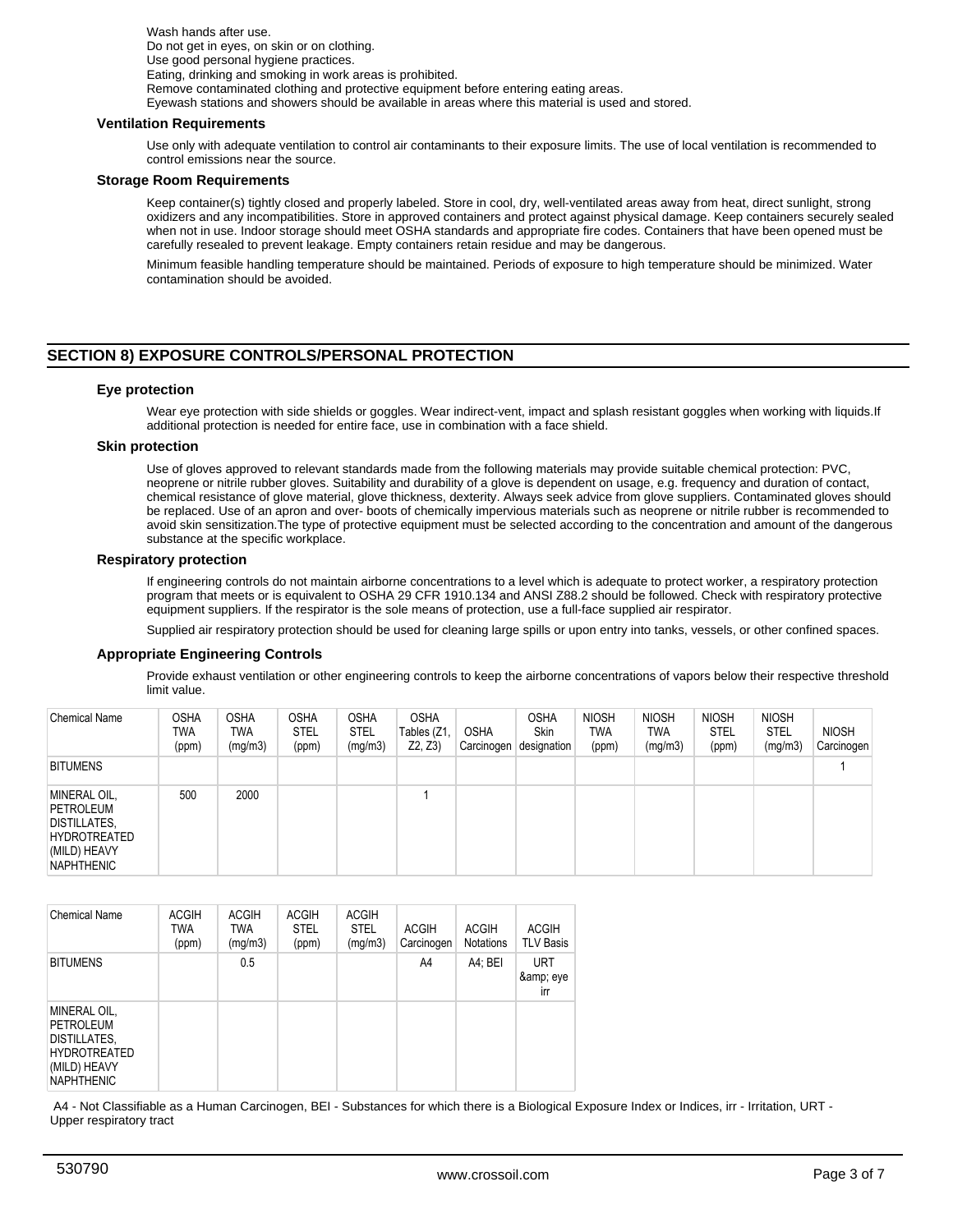# **Physical and Chemical Properties**

| Density                                | 7.92 lb/gal                      |
|----------------------------------------|----------------------------------|
| % Solids By Weight                     | 100.00%                          |
| Density VOC                            | $0.00$ lb/gal                    |
| % VOC                                  | 0.00%                            |
| Specific Gravity                       | 0.95                             |
| Appearance                             | <b>Black liquid</b>              |
| <b>Odor Threshold</b>                  | N.A.                             |
| <b>Odor Description</b>                | Mild hydrocarbon odor            |
| pH                                     | N.A.                             |
| <b>Water Solubility</b>                | Insoluble                        |
| Flammability                           | Flash Point at or above 200 °F   |
| Flash Point Symbol                     | N.A.                             |
| Flash Point, COC                       | 260°F (500°F)                    |
| Viscosity                              | 40.83 cSt @ 100°C (212°F)        |
| Lower Explosion Level                  | N.A.                             |
| <b>Upper Explosion Level</b>           | N.A.                             |
| Vapor Pressure                         | N.A. (Calculated @ 20°C/68°F)    |
| Vapor Density                          | $1+$                             |
| Pour Point                             | $-7^{\circ}$ C (20 $^{\circ}$ F) |
| <b>Melting Point</b>                   | N.A.                             |
| Low Boiling Point                      | 600.8 °F                         |
| High Boiling Point                     | N.A.                             |
| Auto Ignition Temp                     | N.A.                             |
| Decomposition Pt                       | N.A.                             |
| <b>Evaporation Rate</b>                | N.A.                             |
| Partition Coefficient: n-Octanol/Water | N.A.                             |

# **SECTION 10) STABILITY AND REACTIVITY**

# **Stability**

## Stable

# **Conditions to Avoid**

Avoid heat, flame, and contact with strong oxidizing agents.

# **Hazardous Polymerization**

Will not occur.

# **Incompatible Materials**

Reacts violently with strong oxidizers.

# **Hazardous Decomposition Products**

Evolves toxic levels of carbon monoxide, carbon dioxide, irritating aldehydes and ketones when heated to combustion.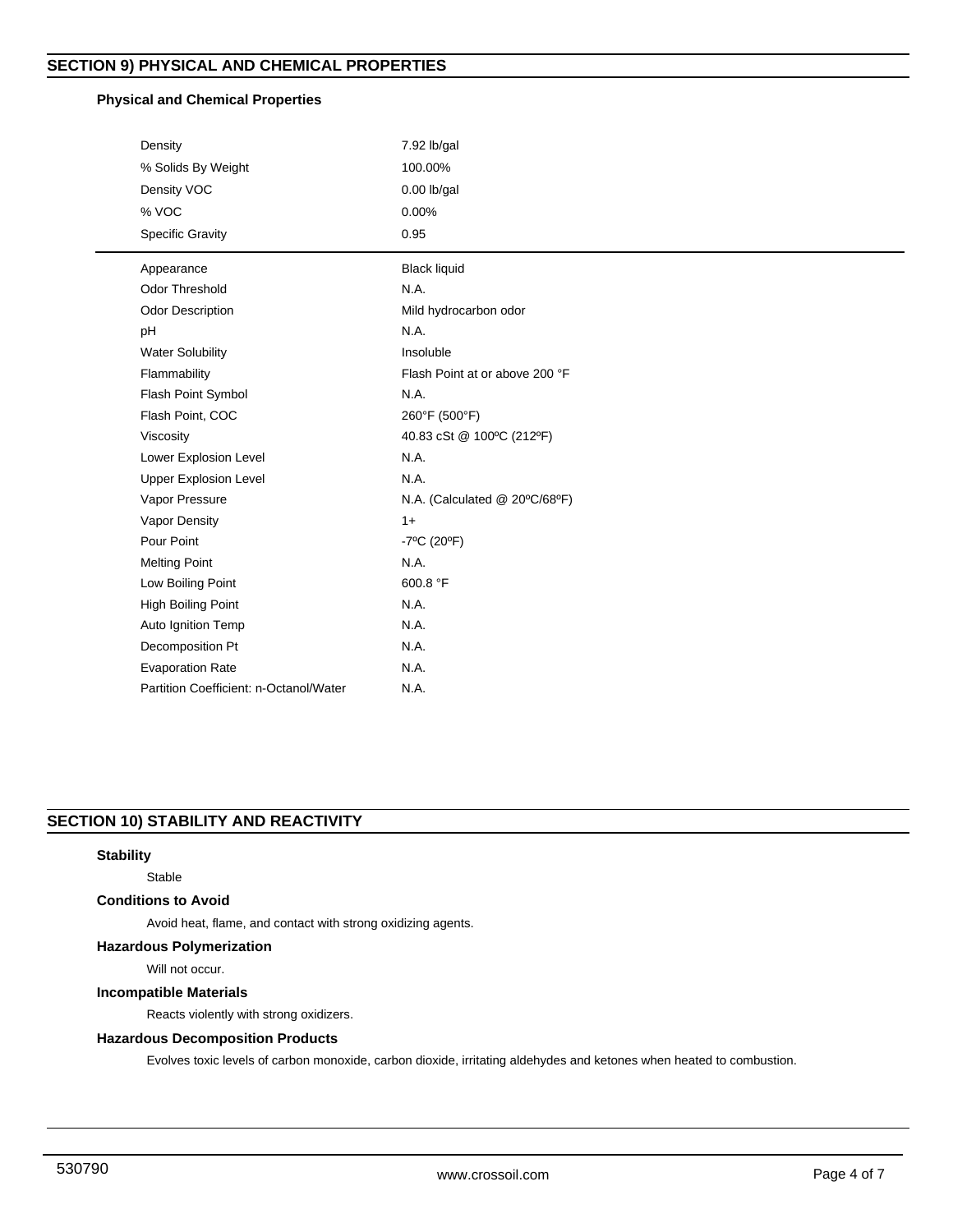## **Likely route of exposure**

Inhalation, ingestion, skin absorption

## **Skin Corrosion/Irritation**

Prolonged or repeated contact may cause skin irritation.

## **Serious Eye Damage/Irritation**

Irritating, but will not permanently injure eye tissue.

## **Respiratory/Skin Sensitization**

No Data Available

# **Germ Cell Mutagenicity**

No Data Available

## **Carcinogenicity**

The highly refined mineral oil contains <3% DMSO extract as measured by IP 346, hence the classification of a carcinogen need not apply.

## **Reproductive Toxicity**

No Data Available

## **Specific Target Organ Toxicity - Single Exposure**

No Data Available

## **Specific Target Organ Toxicity - Repeated Exposure**

No Data Available

## **Aspiration Hazard**

No Data Available

## **Acute Toxicity**

No data available.

## 0008052-42-4 BITUMENS

LC50 (Rodent - rat, Inhalation) : >94.4 mg/m3, Toxic effects : Details of toxic effects not reported other than lethal dose value.

LD50 (Rodent - rat, Oral) : >5000 mg/kg, Toxic effects : Gastrointestinal - hypermotility, diarrhea.

## 0064742-52-5 MINERAL OIL, PETROLEUM DISTILLATES, HYDROTREATED (MILD) HEAVY NAPHTHENIC

LD50 (Rodent - rat, Oral) : >5000 mg/kg, Toxic effects : Details of toxic effects not reported other than lethal dose value. LD50 (Rodent - rabbit, Administration onto the skin) : >2000 mg/kg, Toxic effects : Details of toxic effects not reported other than lethal dose value.

## **Potential Health Effects - Miscellaneous**

0008052-42-4 BITUMENS

Is an IARC carcinogen. Occupational exposures to straight-run bitumens and their emissions during road paving are possibly carcinogenic to humans (Group 2B)

# **SECTION 12) ECOLOGICAL INFORMATION**

## **Toxicity**

This product is not toxic to fish but may coat gill structures resulting in suffocation if spilled in shallow, running water. Product may be moderately toxic to amphibians by preventing dermal respiration.

If applied to leaves, this product may kill grasses and small plants by interfering with transpiration and respiration.

This product may cause gastrointestinal distress in birds and mammals through ingestion.

## **Persistence and Degradability**

Is rapidly biodegradable. Biodegradation is possible with 100 to 120 days in aerobic environments at temperatures above 70 °F (21 °C).

## **Other Adverse Effects**

No Data Available.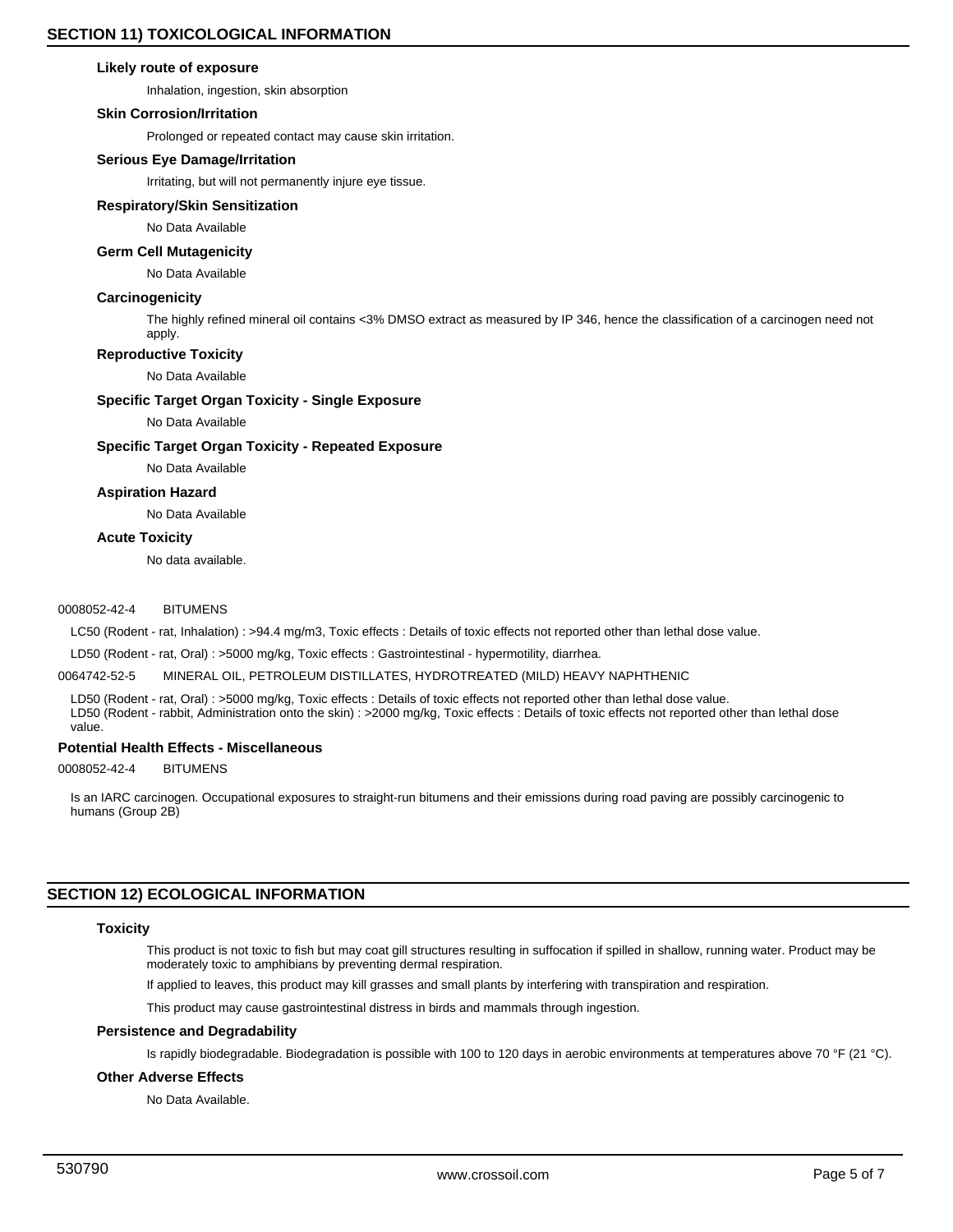#### **Bio-accumulative Potential**<br>0064742-52-5 MINERAL OIL 0064742-52-5 MINERAL OIL, PETROLEUM DISTILLATES, HYDROTREATED (MILD) HEAVY NAPHTHENIC

Contains constituents with the potential to bioaccumulate.

## **Mobility in Soil**

0064742-52-5 MINERAL OIL, PETROLEUM DISTILLATES, HYDROTREATED (MILD) HEAVY NAPHTHENIC

Liquid under most environmental conditions. Floats on water. If it enters soil, it will adsorb to soil particles and will not be mobile.

# **SECTION 13) DISPOSAL CONSIDERATIONS**

## **Waste Disposal**

Under RCRA it is the responsibility of the user of the product to determine at the time of disposal whether the product meets RCRA criteria for hazardous waste. Waste management should be in full compliance with federal, state and local laws.

Empty Containers retain product residue which may exhibit hazards of material, therefore do not pressurize, cut, glaze, weld or use for any other purposes. Return drums to reclamation centers for proper cleaning and reuse.

# **SECTION 14) TRANSPORT INFORMATION**

## **U.S. DOT Information**

DOT Shipping Description: UN3257, Elevated Temperatures Liquid, N.O.S.,9 ,III Non-Bulk Package Marking: None Non-Bulk Package Label: None Bulk Package Placard/Marking: None/3257, HOT Hazardous Substances/RQ: None Packaging References: 49 CFR 173.247 Emergency Response Guide: 128 Note: The product is regulated by DOT only when shipped in bulk packages at temperature 212 °F (100 °C). The word HOT must be marked on the bulk package on two opposing sides.

## **IMDG Information**

Shipping Description: UN3257, Elevated Temperatures Liquid, N.O.S.,9 ,III

Marine Pollutant: No data available.

## **IATA Information**

Not determined.

## **Other**

NOT CLASSIFIED as hazardous goods for land, sea and air transport if temperature does not exceed 100ºC.

CLASSIFIED as hazardous goods for land, sea and excluded from air transport if temperature exceeds 100ºC.

# **SECTION 15) REGULATORY INFORMATION**

| CAS          | <b>Chemical Name</b>                                                                        | % By Weight | <b>Regulation List</b>               |
|--------------|---------------------------------------------------------------------------------------------|-------------|--------------------------------------|
| 0064742-52-5 | MINERAL OIL,<br>PETROLEUM<br>DISTILLATES,<br>HYDROTREATED (MILD)<br><b>HEAVY NAPHTHENIC</b> |             | 62% - 84% DSL, SARA312, TSCA, TX ESL |
| 0008052-42-4 | <b>BITUMENS</b>                                                                             |             | 20% - 31% DSL, SARA312, TSCA, TX ESL |

# **SECTION 16) OTHER INFORMATION INCLUDING INFORMATION ON PREPARATION AND REVISION OF THE SDS**

**Glossary**